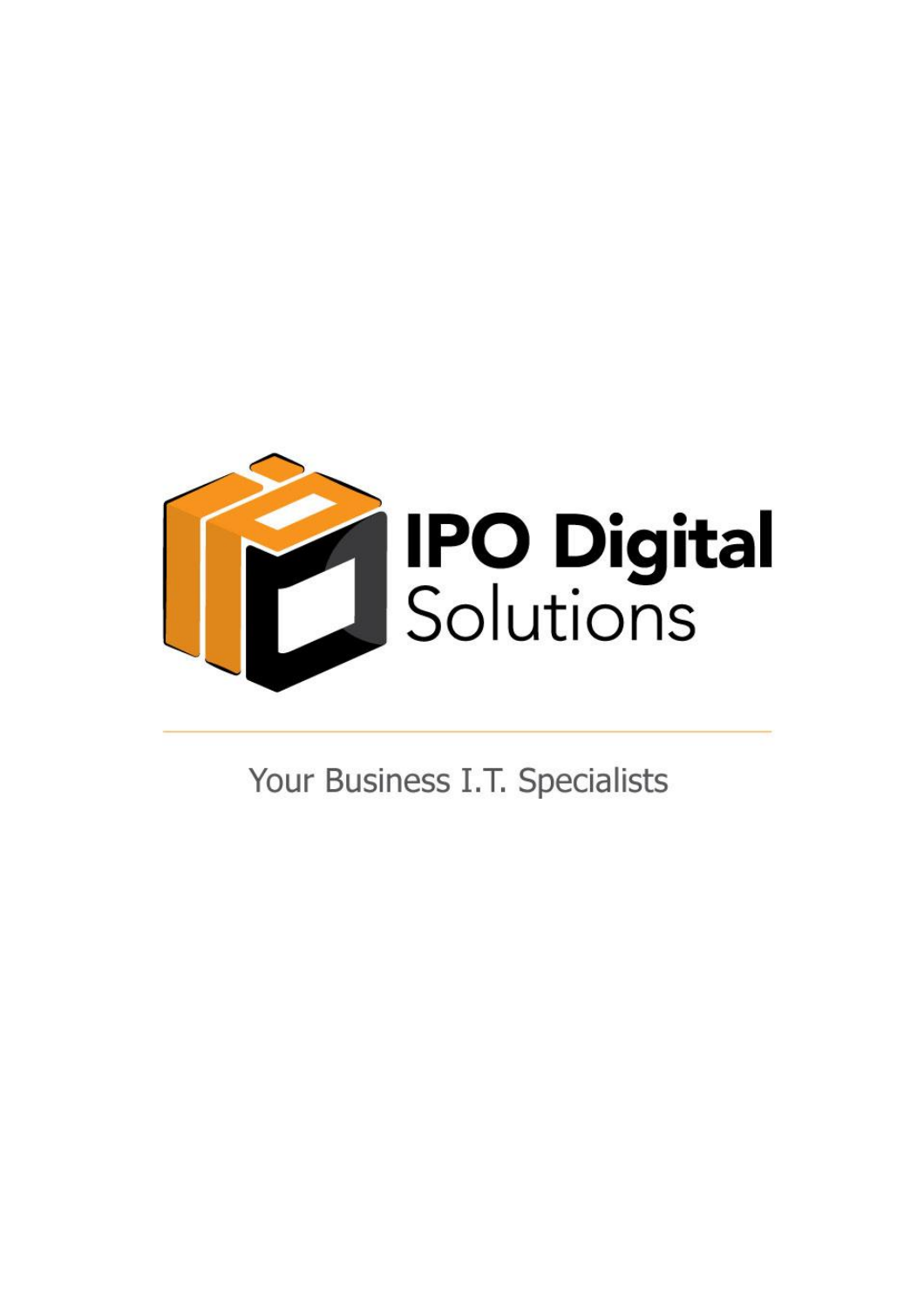

## **1. Warranty and Exclusion of Liability subject to the Prescribed Terms.**

- **a.** IPO Digital Solutions warrants to the original Purchaser (which includes purchases directly from IPO Digital Solutions or via an Authorised IPO Digital Solutions Reseller to persons who buy the goods for their own use) that the goods will be free from defects in materials and workmanship for a period of 24 months from the date of delivery.
- **b.** IPO Digital Solutions reserves the right to inspect and test the products for the purpose of determining the extent of any defect and the validity of any claim made under this warranty. All defective parts and products replaced by IPO Digital Solutions under this warranty will be deemed to be the property of IPO Digital Solutions.
- **c.** To the extent permissible by the Act, this IPO Digital Solutions warranty will not apply if the product is rendered faulty by a factor other than a defect in materials and workmanship. Such factors include but are not limited to:
	- **i.** Damage through misuse (including failure to maintain, service or use with proper care), neglect, accident or ordinary wear and tear.
	- **ii.** Use for a purpose for which the product was not sold or designed.
	- **iii.** Use which is not in accordance with any specified instructions for use.
	- **iv.** Installation (where applicable) which is not in accordance with any specified instructions for installation or is otherwise defective (other than when IPO Digital Solutions is responsible).
	- **v.** Use or operation after a defect has occurred or been discovered.
	- **vi.** Damage through freight, transportation or handling in transit (other than when IPO Digital Solutions is responsible).
	- **vii.** Damage through exposure to chemicals, dusts, residues, excessive voltage, heat, hard water, atmospheric conditions or other forces or environmental factors outside IPO Digital Solutions' control.
	- **viii.** Repair, modification or tampering with by the Purchaser or any person other than IPO Digital Solutions or an authorised IPO Digital Solutions Service Agent; or
	- **ix.** Use of parts, components or accessories which have not been supplied by or specifically approved by IPO Digital Solutions.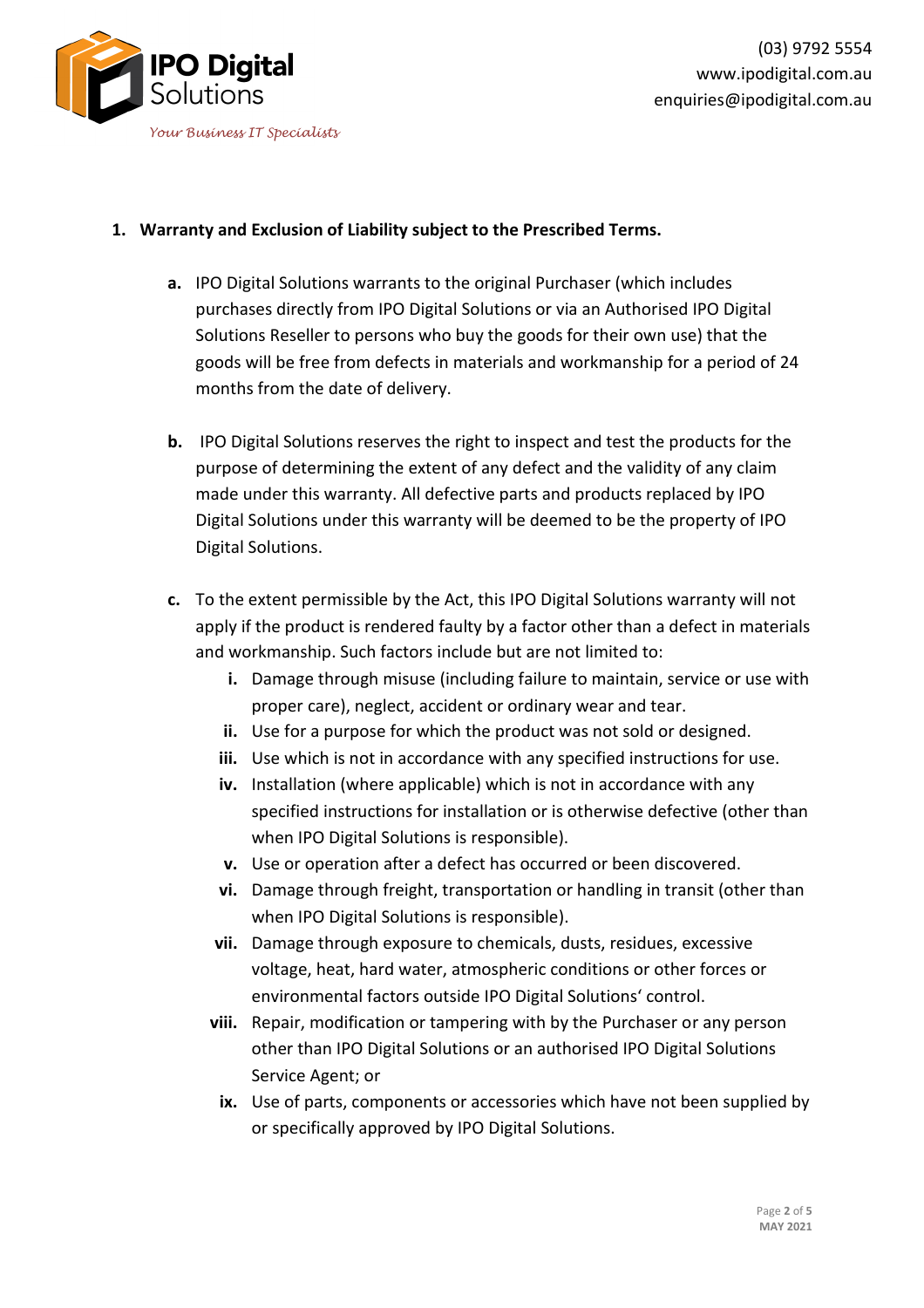

- **d.** The Purchaser must retain proof of purchase (receipt) in order to be eligible to make a warranty claim.
- **e.** The IPO Digital Solutions product warranty provided under this clause is a nontransferable right and the warranty will be deemed void upon the transfer of ownership of the product.
- **f.** IPO Digital Solutions does not cover any additional charges such as parking, accommodation or travel time to remote areas under warranty.
- **g.** Standard business hours are from 8.30am to 5.30pm, Monday to Friday, excluding public holidays. Additional labour costs will apply for service outside standard business hours.

## **h. Warranty liability is excluded for:**

- **i.** Situations where IPO Digital Solutions is not satisfied (acting reasonably) the equipment or any part of the equipment has been used in accordance with the manufacturer's instructions or user manuals including misuse, neglect, unauthorised alteration, incorrect installation, power surges, accident, use of inappropriate chemicals, flooding, fire or act of God.
- **ii.** Any consequential loss, damage or expense arising directly or indirectly from use and/or installation of the equipment otherwise than in accordance with the Instructions.
- **iii.** Any damage or malfunction arising from, or relating to, Purchaser's failure to properly maintain or clean the equipment in accordance with the Instructions.
- **iv.** Damage caused to equipment during transportation, which is outside IPO Digital Solutions' standard delivery conditions.
- **v.** Maintenance, repair or other works not undertaken by IPO Digital Solutions or an authorised IPO Digital Solutions service agent.
- **vi.** Transportation costs associated with transporting the equipment to a IPO Digital Solutions authorised service agent where IPO Digital Solutions considers (acting reasonably) that repairs cannot be undertaken on-site.
- **i.** Unless agreed to by IPO Digital Solutions in writing to the purchaser, warranty is not included in the sale price for goods sold to or installed outside Australia.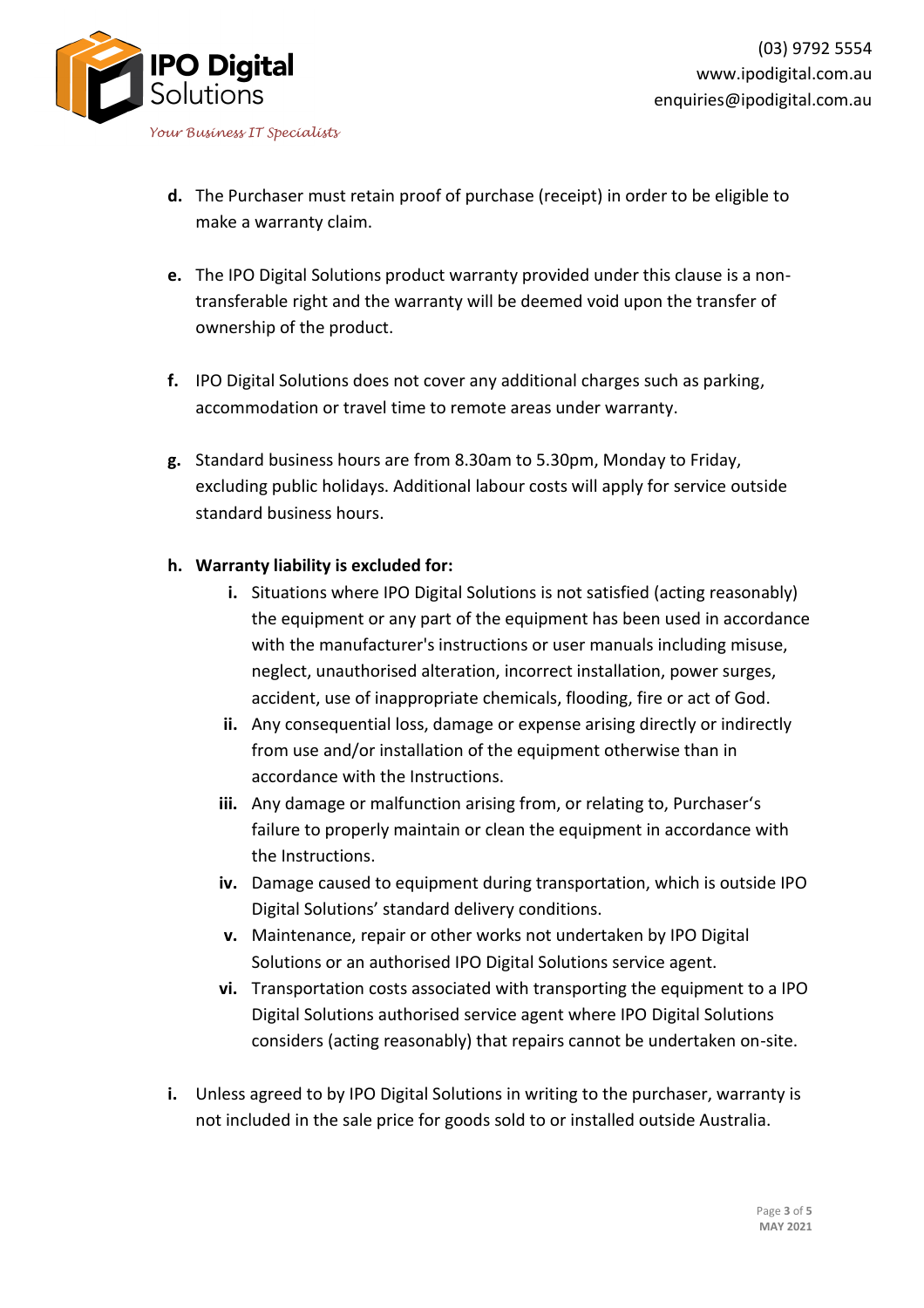

- **j.** IPO Digital Solutions warrants that the goods when delivered to the Purchaser will comply with any description for the goods contained in the relevant order confirmations (if any) and with the standard specification for the goods.
- **k.** The Purchaser acknowledges, agrees, represents and warrants that:
	- **i.** As the use of the goods is outside the control of IPO Digital Solutions, the Purchaser is satisfied that the goods when supplied will have the condition, characteristics, quality and attributes that will make them suitable or fit for any ordinary or special purpose required for those goods, even if that purpose is made known to IPO Digital Solutions at any time.
	- **ii.** The Purchaser has or will in a timely manner conduct all mandatory or prudent tests and apply all mandatory or prudent quality control checks and procedures to ensure the goods and any product that is produced from them will be without defect and suitable or fit for any purpose required for them; and
	- **iii.** The Purchaser releases and indemnifies IPO Digital Solutions and its officers, employees, consultants and agents from and against all actions, claims, proceedings and demands (including those brought by third parties) which may be brought against it or them, whether on their own or jointly with the Purchaser and whether at common law, in equity, pursuant to statute or otherwise, in respect of any loss, death, injury, illness, cost or damage arising out of any breach by the Purchaser.
- **l.** Notwithstanding anything to the contrary herein contained but subject to the provisions of any Prescribed Terms, IPO Digital Solutions' liability in respect of any Claim arising in any way out of the Contract or its performance or from any failure to perform the Contract including (without limiting the generality of the foregoing) for breach of any condition, warranty or guarantee contained in the Contract or in any Prescribed Term implied into or applying to the Contract and whether that liability arises under contract, tort (including negligence), breach of statutory duty or otherwise, is limited as follows:
	- **i.** if any guarantee under the Act is applicable to any good or service supplied by IPO Digital Solutions and IPO Digital Solutions' liability is due to a failure to comply with the guarantee and such failure cannot be remedied or is a major failure as defined in the Act (each such failure hereafter referred to as a Relevant Failure), IPO Digital Solutions' liability is as stated in the Act in respect of that Relevant Failure;